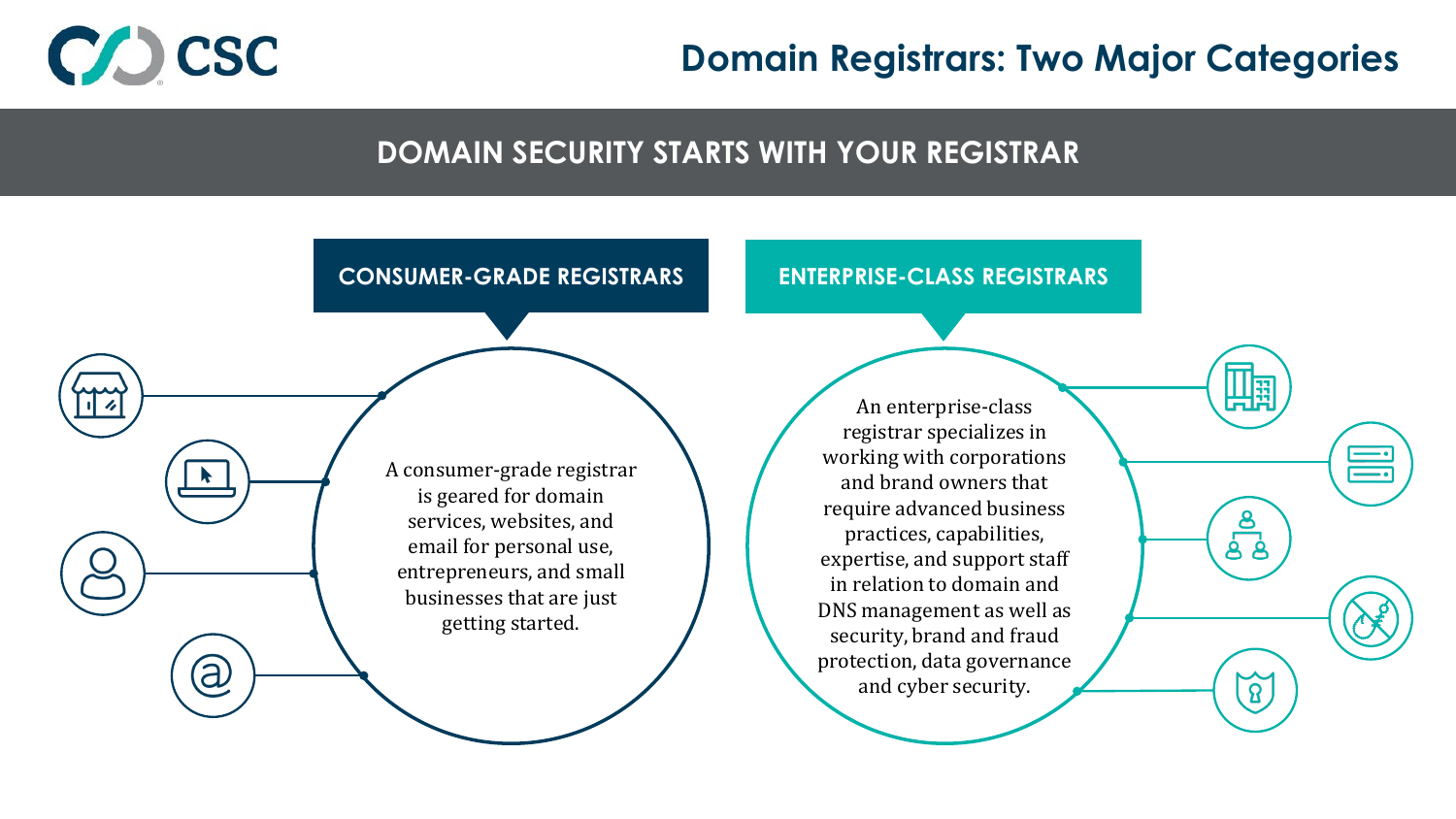

## **Choosing a Domain Registrar**

#### **YOUR CYBERSECURITY IS ONLY AS STRONG AS YOUR WEAKEST VENDOR**



 $\widetilde{\mathcal{B}}$ 

 $\widetilde{B}$ 

Offer low-cost domains and bulk registration service with little or no validation of domain registrants

Regular security tests, including SQL injection and XSS

Internet Corporation for Assigned Names and Numbers (ICANN) and registry accreditation